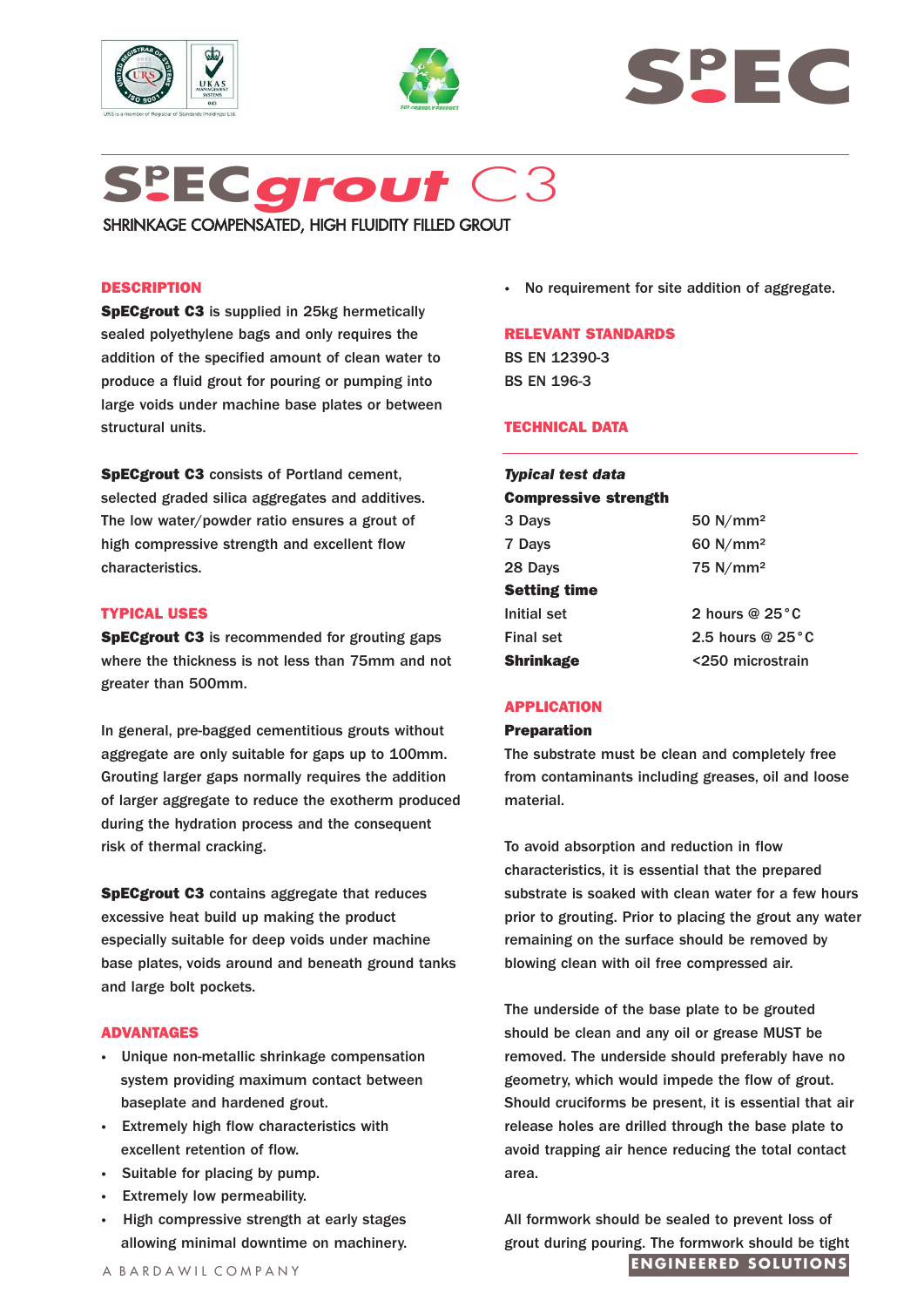to the base plate and parallel to the direction of flow. A gap of around 100mm is required at the pouring hopper with a gap of around 50mm at the opposite end. (see sketch) 100mm



*Cross Section of typical grouting formwork*

# **Mixing**

**SpECgrout C3** is a one-part cementitious grout.

**SpECgrout C3** must be mixed using a slow speed electric drill fitted with a suitable mixing paddle (**SpEC Technical Department** can advise). This method is suitable for small quantities and for larger quantities it may be necessary to consider the use of a grout pump. Please contact **SpEC Technical Department** for more advice on the type of pumps available.

Good planning is essential to ensure a continuous flow of grout once pouring commences.



The specified water quantity should be measured in an accurately graduated vessel and added to the mixer. The bagged powder is then added slowly whilst

mixing. A mixing time of not less than five minutes is required to ensure adequate dispersal of the ingredients.

The recommended water used per 25kg bag is 3.3 litres.

*The product cannot be mixed by hand*

# **Application**

The grout should be poured immediately after mixing and certainly not more than 20 minutes after mixing is complete to take full advantage of the high flow properties.

Again, planning is imperative to ensure that sufficient grout is available to allow continuity of placing. The mixed product should always be poured from the hopper end of the formwork. On no account should grout be poured from more than one side of the base plate. Maintenance of a fluid head is essential to avoid air entrapment.

Once the grouting has been completed, all exposed areas of grout should be cured immediately using **SpECcure AC** curing membrane.

#### **EQUIPMENT CLEANING**

Tools and equipment should be cleaned immediately using water as, on hardening the material can only be removed mechanically.

#### **APPLICATION TEMPERATURE RANGE**

| <b>Minimum</b> | $5^{\circ}$ C  |
|----------------|----------------|
| Maximum        | $35^{\circ}$ C |

At temperatures above this range the material should be stored in shade and mixed using chilled water.

#### **PACKAGING AND YIELD**

**SpECgrout C3** is supplied in 25kg bags. Each bag when mixed with 3.3 litres of water will provide approximately 12.5 litres of mixed material.

#### **STORAGE AND SHELF LIFE**

**SpECgrout C3** should be stored in dry cool conditions for maximum shelf life.

Under the above conditions the product has a shelf life of 12 months minimum.

# **HEALTH AND SAFETY**

**SpECgrout C3** contains alkalis and protection should be provided to prevent contact with skin and eyes. Inhalation of dust must be avoided whilst mixing.

Gloves, goggles and a dust mask must be worn. If skin contact occurs wash with plenty of soap and water. Contact with eyes should be treated by immediately washing with copious amounts of clean water followed by medical assessment.

# **FLAMMABILITY**

**SpECgrout C3** is non-flammable.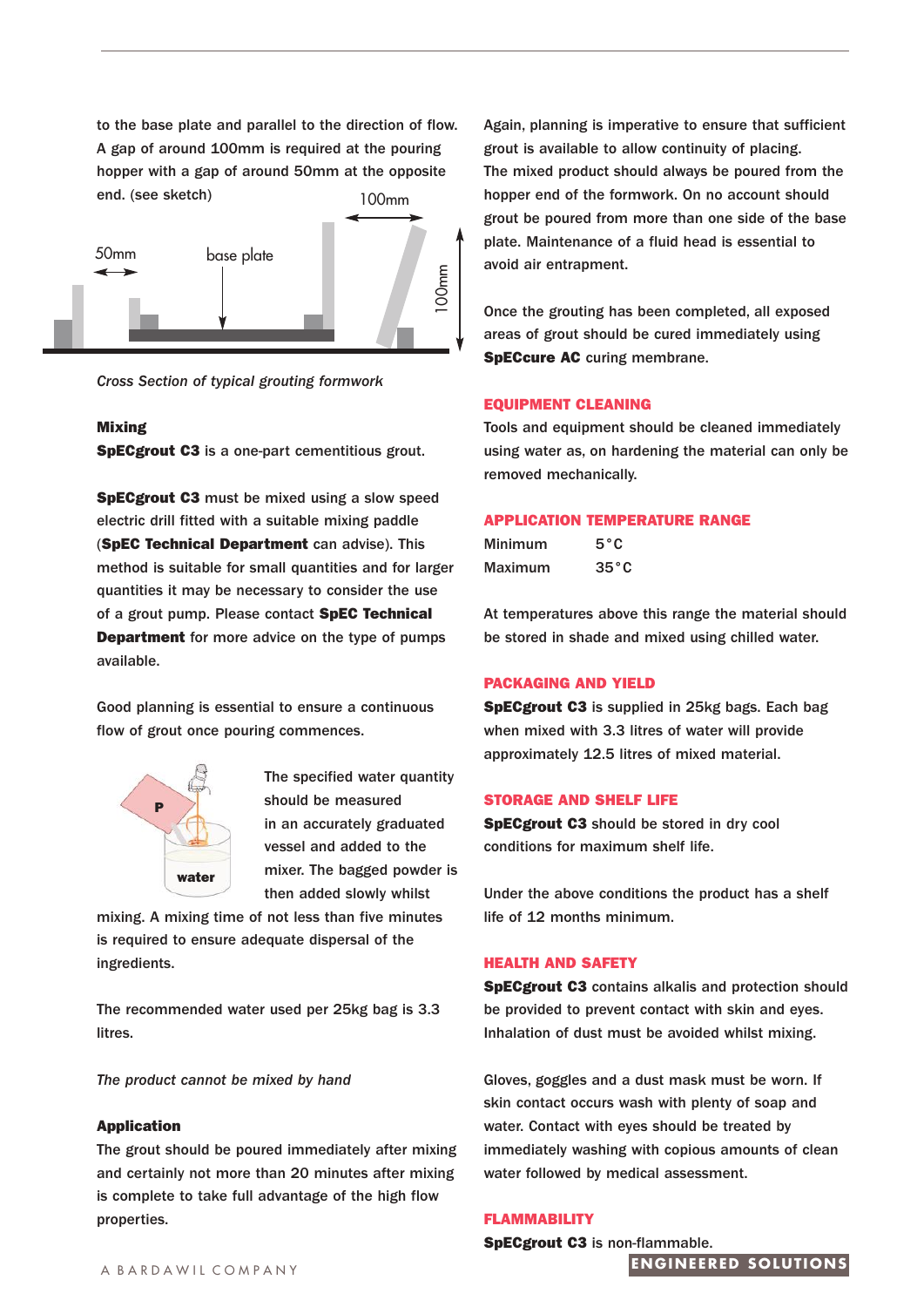# A BARDAWIL COMPANY **ENGINEERED SOLUTIONS**